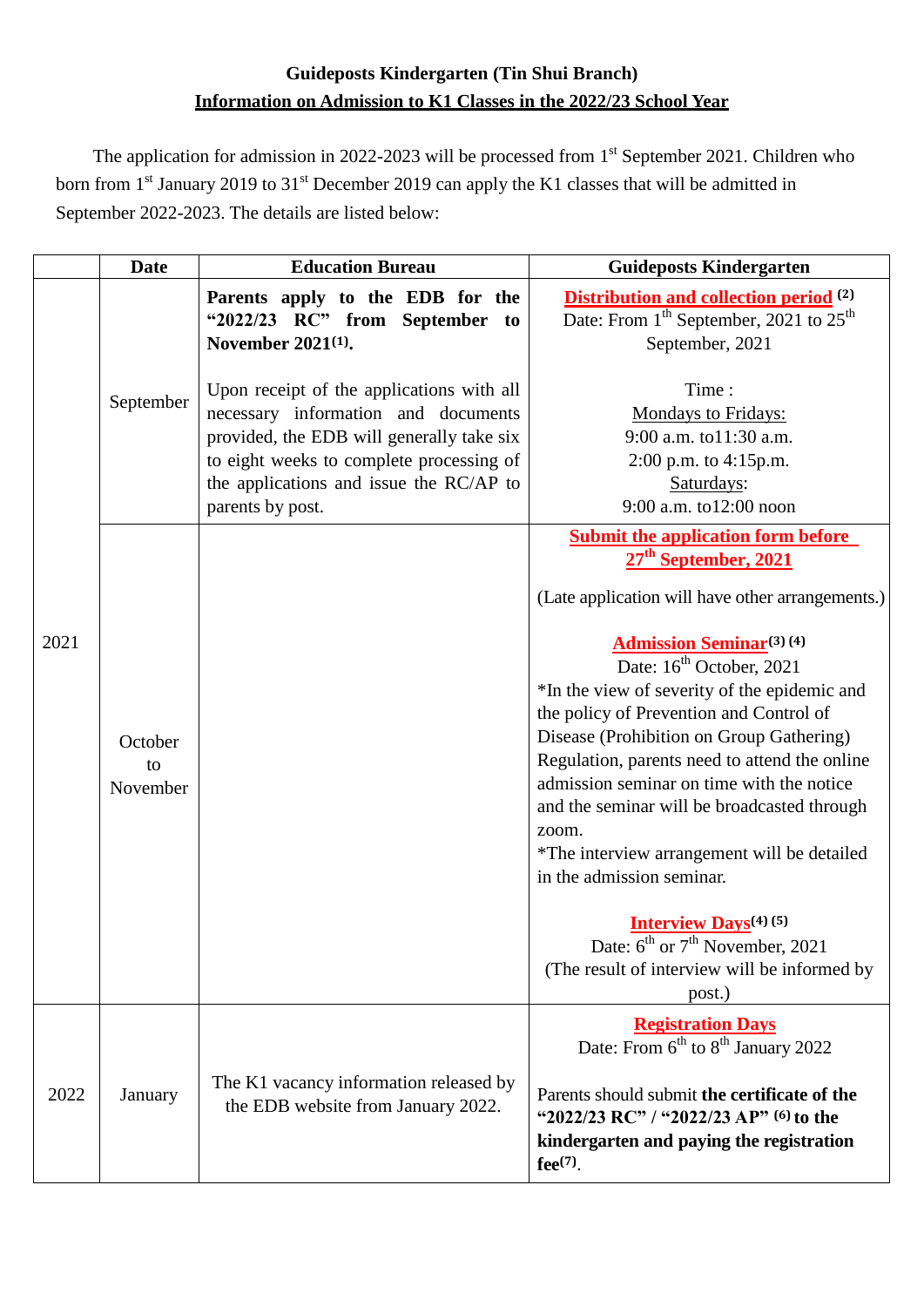Remarks:

(1) Children who apply the admission to the K1 class of the kindergarten in 2022-23 must have the "2022/23 Registration Certificate for Kindergarten Admission"/(hereafter referred as "2022/23 RC") / " KG Admission pass ("AP")" / to EDB from September to November 2021. The "2022/2023RC " / "2022/23 ("AP")" as the certified documents for the kindergarten K1 registration reservation. For enquiries, please visit the website of the Free Quality Kindergarten Education Scheme: [\(http://www.edb.gov.hk/k1-admission\\_e\)](http://www.edb.gov.hk/k1-admission_e)

## (2) Process

- A. Download from school website [\(http://www.guideposts.edu.hk\)](http://www.guideposts.edu.hk/en/index.php) or obtain from school in person.
- B. Return method: Submit the application form in person / by post [attach with the documents required (include a copy of applicant's birth certificate and 3 stamped self-addressed envelopes (stamp value HK\$2.0 each. Size of envelopes approximately 4"x 9")
- C. If the application form is returned by post, full stamps must be affixed to avoid postal errors affecting the admission application.
- D. The K1 admission seminar will inform parents before  $6<sup>th</sup>$  October, 2021 by post. If can't received the letter, please call the school office 24477777 for enquiry.
- E. Application fee: HK\$40. The application fee is non-returnable.

### (3) Arrangement of the Admission Seminar

Parent need to attend the admission seminar on time with the notice.

### (4) Interview Arrangements

- A. The parent of applicant needs to attend our admission seminar; kindergarten will arrange interview for all admission applicants.
- B. Interview schedule will be arranged by our school accordingly; the interview schedule cannot be changed once given.
- C. Interview using Cantonese. Group and/or individual interviews will be arranged.
- D. Only one parent should accompany his/her child for the interview.
- E. Schools provide translation service for necessary. Also allow parent and children to be accompanied by a Chinese speaking relative/friend during the interview to facilitate communication. (For any enquiries, please contact at24477777 or email to [tinshui4@guideposts.edu.hk\)](mailto:tinshui4@guideposts.edu.hk)

### (5) Admission Criteria

- A. Interview performance
- B. The applicant with sibling(s) currently studying in the kindergarten will be given due priority consideration
- C. If applying for the whole day class, the priority condition will be given to the family who provide the required information (please note that due the whole day class limitations, not all applicants who meet the priority conditions will be success.)
- D. The parent of applicant teaching or working full time in the kindergarten will be given due priority consideration